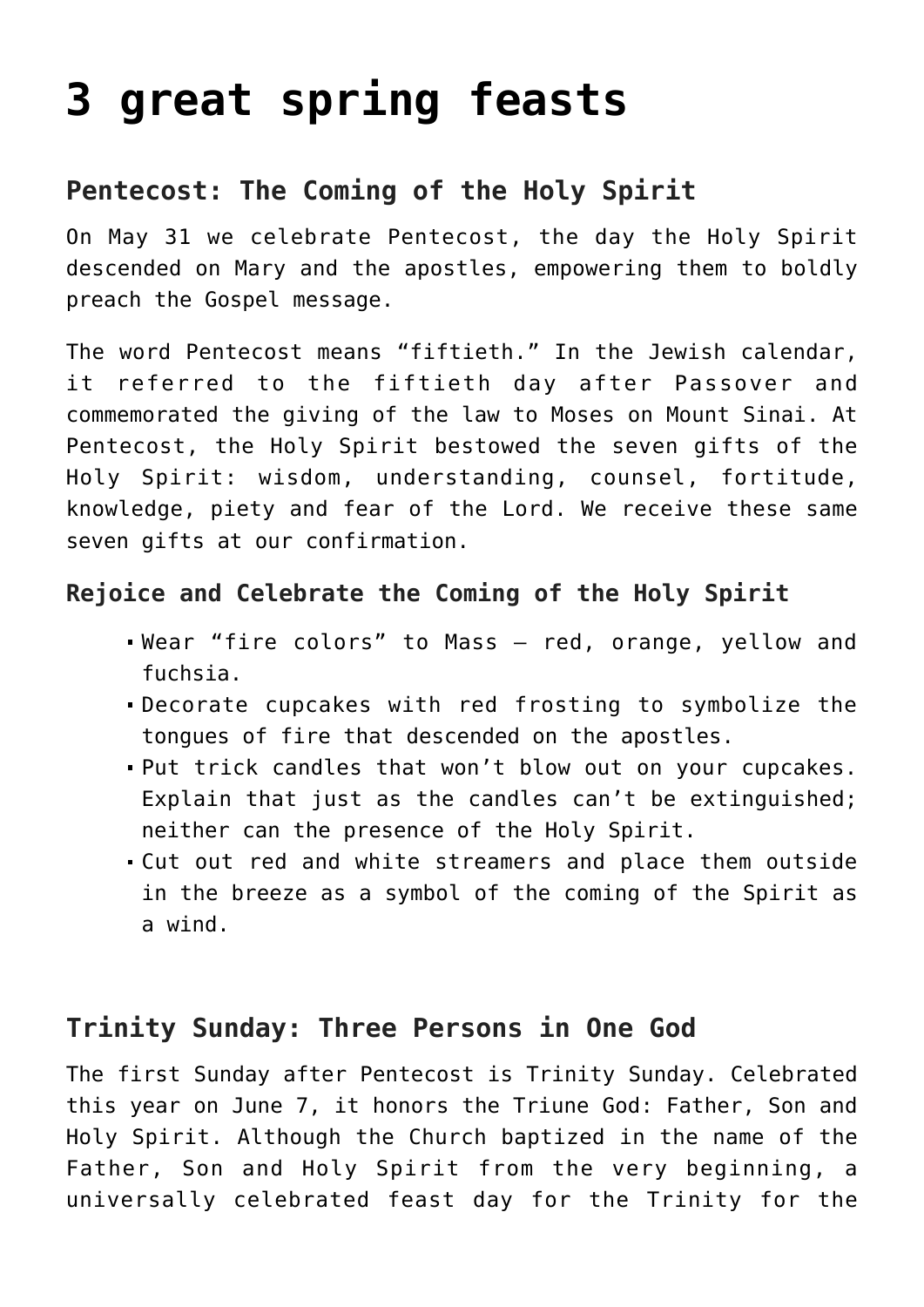entire Church wasn't established until 1334. The liturgical color for the feast is white.

#### **Rejoice and Celebrate the Trinity**

- Go on a "three-hunt." Look for everything you can find that comes in threes, such as plant leaves, movie trilogies, book series, names, etc.
- Pick a clover or get a shamrock from a florist and tell the story of how St. Patrick converted the Irish by explaining that just as there are three petals on one leaf, so there are three divine persons but only one God.
- Cut out equilateral triangles and use them to make colorful place mats. The triangle shows the equality of the three persons of the Trinity.

## **Corpus Christi: The Body of Christ**

The traditional day of celebrating this feast is the Thursday after Trinity Sunday, but many dioceses move it to the following Sunday. St. Juliana of Liège, a 13th-century nun, had a special devotion to the Blessed Sacrament. Through her efforts, Corpus Christi started in her diocese and eventually spread throughout the Church. It is customary to have a procession of the Blessed Sacrament, followed by Benediction, on this day.

#### **Rejoice and Celebrate the Body and Blood of Christ**

- If your parish offers Benediction after Mass, be sure to attend.
- Hang a crucifix in your home if you don't already have one.
- At 5 p.m. Rome time, the pope presides over an hour of Eucharistic Adoration in St. Peter's Basilica in the Vatican. Join him and the entire world for prayer.